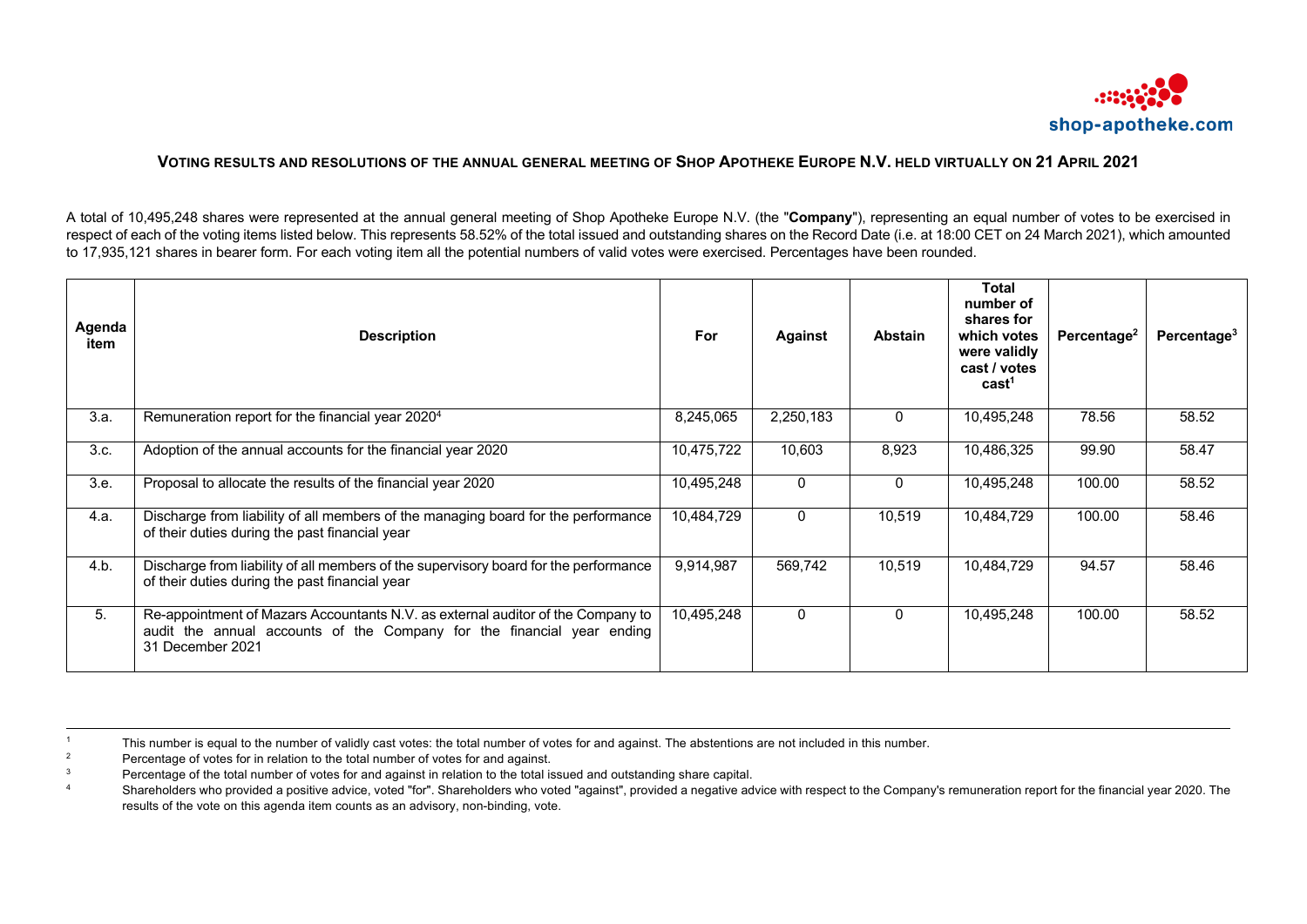| Agenda<br>item | <b>Description</b>                                                                                                                                                                                                                                                                             | For        | <b>Against</b> | <b>Abstain</b> | <b>Total</b><br>number of<br>shares for<br>which votes<br>were validly<br>cast / votes<br>cast <sup>1</sup> | Percentage <sup>2</sup> | Percentage <sup>3</sup> |
|----------------|------------------------------------------------------------------------------------------------------------------------------------------------------------------------------------------------------------------------------------------------------------------------------------------------|------------|----------------|----------------|-------------------------------------------------------------------------------------------------------------|-------------------------|-------------------------|
| 6.b.           | Final discharge from liability of Mr. Jan Pyttel for the performance of his duties as<br>member of the supervisory board                                                                                                                                                                       | 9,914,987  | 569,742        | 10,519         | 10,484,729                                                                                                  | 94.57                   | 58.46                   |
| 6.c.           | Appointment of Ms. Henriette Peucker as a member of the supervisory board                                                                                                                                                                                                                      | 10,491,048 | $\mathbf{0}$   | 4,200          | 10,491,048                                                                                                  | 100.00                  | 58.49                   |
| 6.d.           | Proposal to increase the fixed annual base fees of the supervisory board                                                                                                                                                                                                                       | 9,268,381  | 1,226,867      | $\Omega$       | 10,495,248                                                                                                  | 88.31                   | 58.52                   |
| 6.e.           | Approval of one amendment to the 2020 Remuneration Policy, specifically for the<br>increase of the fixed annual base fees of the supervisory board, and adoption of<br>such amended 2020 Remuneration Policy                                                                                   | 9,232,492  | 1,262,756      | $\Omega$       | 10,495,248                                                                                                  | 87.97                   | 58.52                   |
| 7.a.           | Revocation of the current designation of the managing board as the corporate body<br>authorised to issue shares and/or grant rights to acquire shares subject to certain<br>conditions                                                                                                         | 10,495,248 | $\mathbf 0$    | $\mathbf{0}$   | 10,495,248                                                                                                  | 100.00                  | 58.52                   |
| 7.b.           | Revocation of the current designation of the managing board as the corporate body<br>authorised to restrict or exclude the pre-emptive rights upon the issue of shares<br>and/or the granting of rights to acquire shares as described under agenda item 7.a.<br>subject to certain conditions | 10,495,248 | $\mathbf{0}$   | $\Omega$       | 10,495,248                                                                                                  | 100.00                  | 58.52                   |
| 7.c.           | Designation of the managing board as the corporate body authorised to issue<br>shares and/or grant rights to acquire shares subject to certain conditions                                                                                                                                      | 9,316,646  | 1,178,602      | $\Omega$       | 10,495,248                                                                                                  | 88.77                   | 58.52                   |
| 7.d.           | Designation of the managing board as the corporate body authorised to restrict or<br>exclude the pre-emptive rights upon the issue of shares and/or the granting of rights<br>to acquire shares as described under agenda item 7.c. subject to certain conditions                              | 7,360,899  | 3,134,349      | $\mathbf{0}$   | 10,495,248                                                                                                  | 70.14                   | 58.52                   |
| 7.e.           | Designation of the managing board as the corporate body authorised to grant rights<br>to acquire shares under, pursuant to and in connection with the 2019 ESOP                                                                                                                                | 8,357,555  | 2,137,693      | $\mathbf{0}$   | 10,495,248                                                                                                  | 79.63                   | 58.52                   |
| 8.             | Prolongation of the authorisation of the managing board to repurchase shares in<br>the Company's own share capital                                                                                                                                                                             | 10,492,644 | 2,604          | $\Omega$       | 10,495,248                                                                                                  | 99.98                   | 58.52                   |